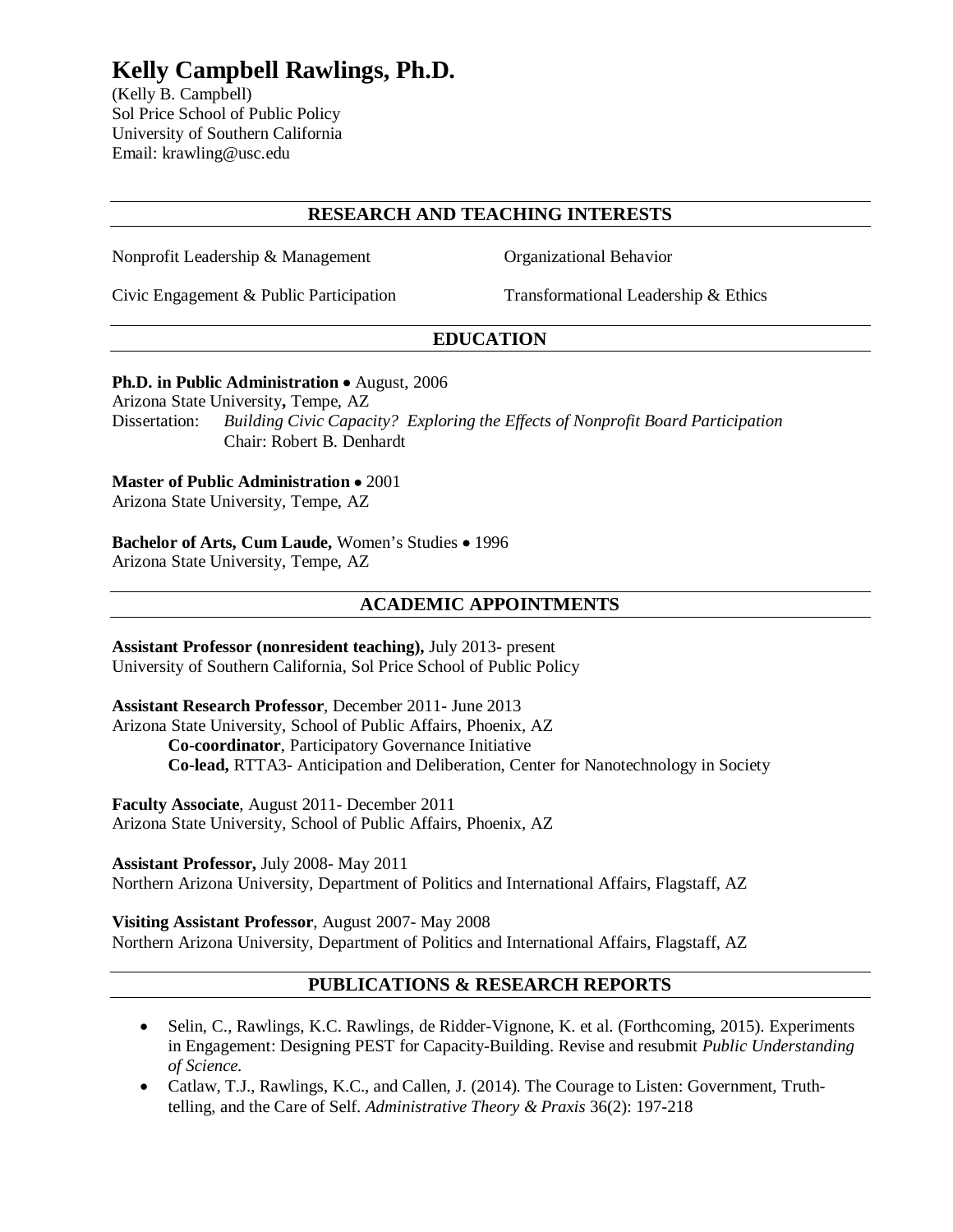- Rawlings, K.C. (2012). Citizen-Led Initiatives and the 5 Communities Project. Sponsored evaluation research report conducted for the Center for the Future of Arizona.
- Rawlings, K.C. (2012). Attending Tocqueville's School: Examining the intrapersonal, political, and civic effects of nonprofit board participation, *Administrative Theory & Praxis 34*(3): 320-356
- Rawlings, K.C. (Ed.). (2012). Civic Engagement. Research Report prepared for the  $100<sup>th</sup>$  Arizona Town Hall
- Rawlings, K.C. (2012). Introduction: Setting the Stage. Arizona Town Hall's Civic Engagement Research Report
- Rawlings, K.C. & Catlaw, T. J. (2011). "'Democracy as a Way of Life': Rethinking the Places and Practices of Public Administration." In King, C. (Ed.), *Government is Us 2.0.* Armonk, NY: Sharpe
- Catlaw, T.J. and Rawlings, K.C. (2010). Promoting Participation from the Inside-Out: Workplace Democracy and Public Engagement. *Promoting Citizen Engagement and Community Building* Tempe, AZ: Alliance for Innovation
- Campbell, K. (2007). *Arizona Nonprofits: Scope of the Sector.* A technical research report prepared for the ASU Center for Nonprofit Leadership & Management
- Denhardt, J. & Campbell, K. (2006). The Role of Democratic Values in Transformational Leadership. *Administration & Society 38*(5): 556-572
- Campbell, K. (2005). Nobody Said It Was Easy: Examining the Matroyshka Dolls of Citizen Engagement. A*dministration & Society 37* (5): 636-648
- Campbell, K. (2005). Theorizing the Authentic: Identity, Engagement & Public Space. *Administration & Society 36* (6): 688-705
- Denhardt, J. & Campbell, K. (2005). The Challenges of Leadership Education in Public Administration: Finding the Fit Between Purpose and Approach. *Journal of Public Affairs Education 11* (3): 169-179

Works in Progress

• Catlaw, T.J. and Rawlings, K.C. Democratic Territories: Mapping the spaciality of governing beyond governance.

# **REFEREED RESEARCH PRESENTATIONS**

- "Public Engagement as Capacity Building". Presentation at the Annual Meeting of the Society for Social Studies of Science (4S). San Diego, CA, 2013
- "Democratic Territories: Mapping the spaciality of governing beyond governance". Paper presented with Thomas J. Catlaw at the Western Political Science Association Conference, March 2013.
- "Practicing Democratic Authority". Paper presented with Thomas J. Catlaw at the American Society for Public Administration Conference, 2012.
- "Narrating the Citizen: A Genealogy of Public Participation and Citizen Engagement." Paper presented at the Public Administration Theory Network International Conference, 2011
- "From democratic governance to democracy as a way of life." Paper presented at the American Society for Public Administration Conference, 2011
- "From institutions to interconnections: Revisiting, reinvigorating, and realizing democracy as a way of life". Paper presented at the American Society for Public Administration Conference, 2010
- "Participation: Revolution Recovered." Panel presentation at the  $69<sup>th</sup>$  Annual American Society of Public Administration Conference, 2008
- "Board Governance as Civic Engagement: A study examining the intrapersonal, political, and civic effects of nonprofit board participation." Paper presented at the  $36<sup>th</sup>$  Annual Association for Research on Nonprofit Organizations and Voluntary Action (ARNOVA) Conference, 2007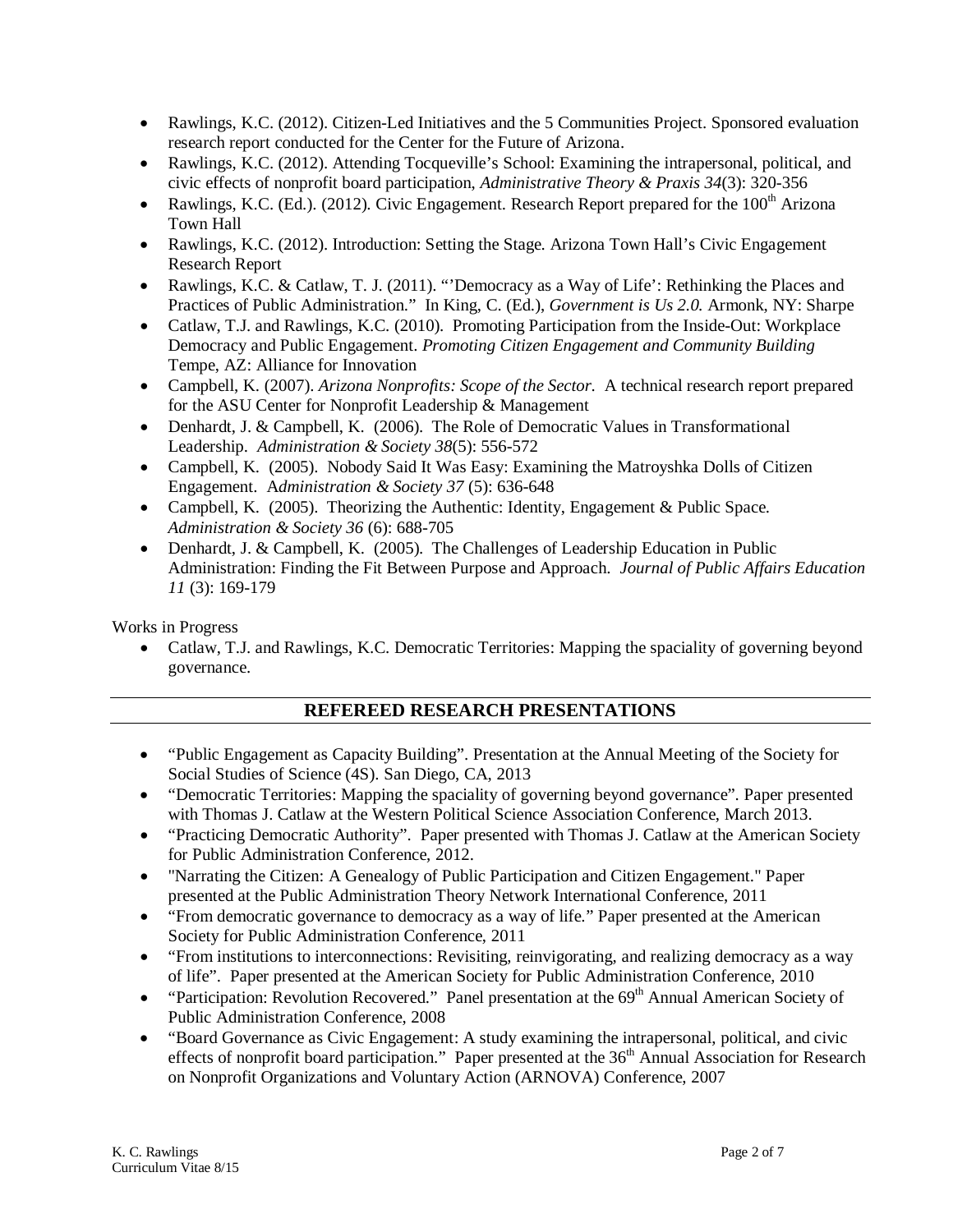- "Strengthening Nonprofit Effectiveness: A Case Examining Organizational Assessment and Practitioner/Academic Collaboration." Research presentation at the  $3<sup>rd</sup>$  Annual West Coast Nonprofit Data Conference, Seattle, WA, 2006
- "Increasing Organizational Capacity through Self-Assessment and Academic/Practitioner Collaboration." Paper presented at the 34<sup>th</sup> Annual ARNOVA Conference, Washington, D.C., 2005
- "Building Civic Capacity? A Study Examining the Perceived Individual Effects of Participation in Advocacy-Based Nonprofit Organizations." Paper presented at the 33<sup>rd</sup> Annual ARNOVA Conference, Los Angeles, CA, 2004
- "Transforming 'Authentic' Engagement: Who, What & Where?" Paper presented at the  $65<sup>th</sup>$  Annual ASPA National Conference as part of the Civic Engagement: Perspectives for Practitioners panel. Portland, OR, 2004
- "Refocusing the Lens: Nonprofits and Democratic Governance." Paper presented at the  $32<sup>nd</sup>$  Annual ARNOVA Conference, Denver, CO. Research also presented at the Arizona State University School of Public Affairs Fall Research Colloquium, 2003

# **INVITED PRESENTATIONS & WORKSHOPS**

- Strategic Planning Consultant and Facilitator, Awakening Seed School Board Retreat, Phoenix, AZ, May, 2015
- Strategic Planning Consultant and Facilitator, Awakening Seed School Board Retreat, Phoenix, AZ, September, 2014
- "Understanding, Exploring, and Enriching Decision-Making." Instructor for the USC Executive Leadership Development Program, Los Angeles County, 2014
- "Building the Blueprint for an Engaged Wickenburg." Keynote speaker at the Wickenburg Town Hall, 2014
- "Understanding, exploring, and developing decision making capacity." Presentation given to the Principle Administrative Units of Los Angeles County at their strategic planning workshop, 2014
- "The Ethics of Leadership." Invited guest lecturer, University of Southern California's Executive Masters of Leadership Program, 2013
- "Engage Your Community: The right and smart thing to do." Co-presenter, webinar for the Alliance for Innovation, 2013
- "Be Cool…Engage Your Community." Pre-conference workshop for the Alliance for Innovation's Transforming Local Government Conference. With Cheryl Hilvert, ICMA's Center for Management Strategies, 2013
- Futurescape CityTours: Evolving and Engaging in the Nano City. Presentation at the Arizona Science Center and the Center for Nanotechnology in Society's Science Café, 2013
- Panelist for the Arizona Town Hall's Civic Engagement Forum, Phoenix, AZ, 2012
- "How Nonprofits Step-up for Civic Engagement." Moderated panel for the Alliance of Arizona Nonprofits' Annual Meeting, 2012
- "Arizona Town Hall: Civic Engagement." Guest on Eight, Arizona PBS' show, *Arizona Horizon*. Originally aired April 26, 2012.
- "Facts You Need To Know." Panel presentation for the  $100<sup>th</sup>$  Arizona Town Hall on Civic Engagement. Tucson, AZ, 2012
- "Engaging Arizonans: Findings from the  $100<sup>th</sup>$  Arizona Town Hall Research Report on Civic Engagement". Participatory Governance Initiative's Lecture Series, Arizona State University's School of Public Affairs, 2012
- "Do as I say, not as I do: Thoughts on beginning and living a life in academia." Keynote speaker at the Arizona State University College of Public Programs' Doctoral Student Research Conference, 2011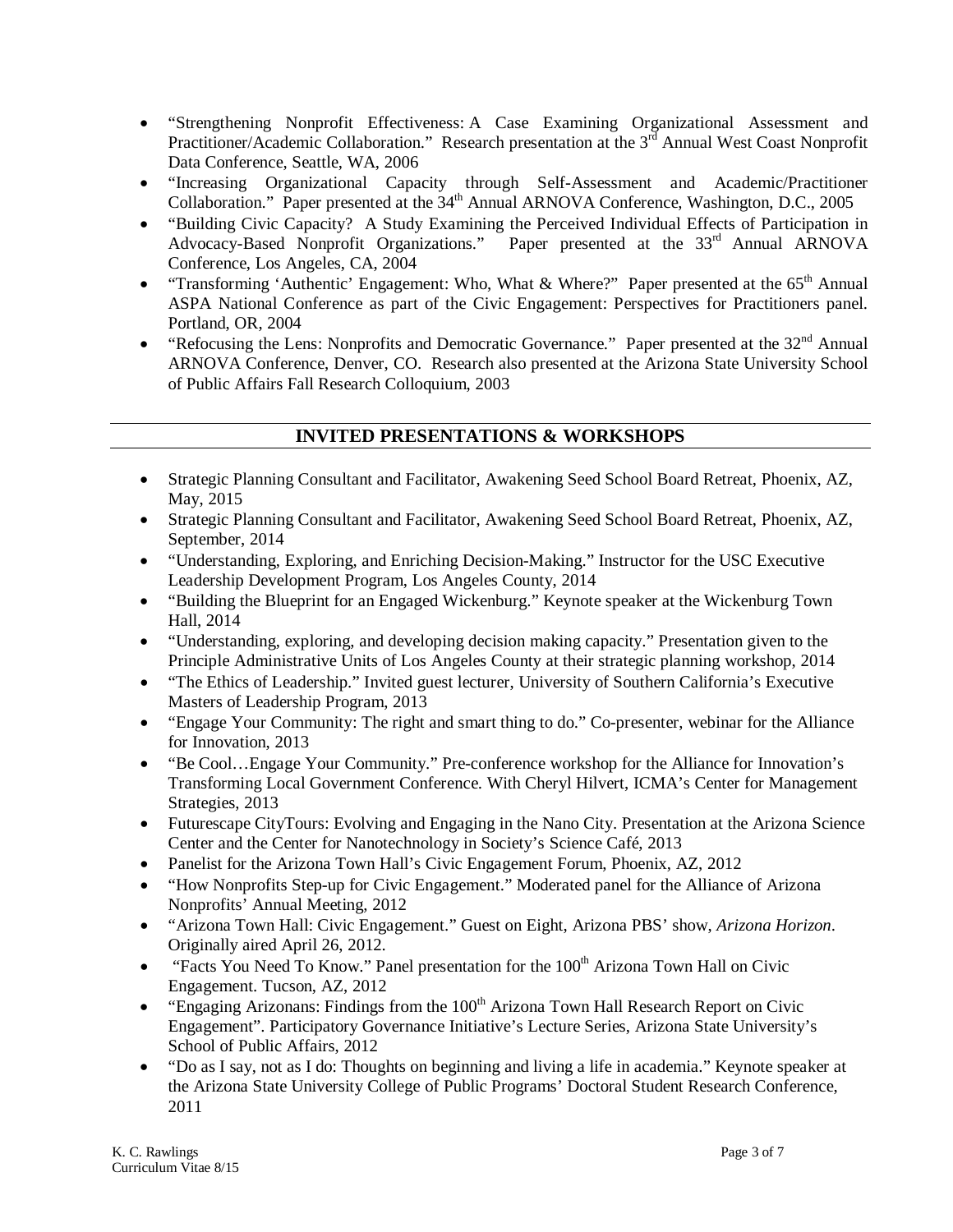- "Democracy as a Way of Life? Rethinking the Practices of Self-Government". Research presentation at the Arizona State University School of Public Affairs Research Colloquium, 2010
- "Democracy as a Way of Life." Discussion Leader for Open Spaces Session at the Public Administration Theory Network International Conference, Frankfurt, KY, 2009
- Facilitated "A Conversation Session on Response Rate Techniques for Survey Research. 4th Annual West Coast Data Conference, San Diego, CA, 2007
- "Arizona Nonprofits: Scope of the Sector." Research presentation for the Center for Nonprofit Leadership & Management's 14<sup>th</sup> Annual Nonprofit Conference, Phoenix, AZ, 2006
- Daring to Lead Arizona: A Poll of Arizona Executives." Research presentation to Arizona nonprofit executives at the Alliance for Arizona Nonprofit's Annual Conference, 2006
- "Evaluating Success: Ideas and Strategies for Evaluating Grantmaking." 2006 Arizona Annual Philanthropy Conference, Scottsdale, AZ, 2006
- "Off the Spot." A workshop on effective deliberation and dialogue with Catlaw, T., & Olivas, A. The Community Leadership Forum, Phoenix, AZ, 2006
- "Confronting the Brutal Facts." March of Dimes National Training on data collection, management, and analysis, Phoenix, AZ, 2006
- "Finding the Value in Evaluation." Workshop presentation with Parker, W. made at the  $8<sup>th</sup>$  Annual Forum on Nonprofit Effectiveness, Glendale, AZ, 2006
- "Building Capacity Through Organizational Self-Assessment." Presentation made at the Arizona Parks & Recreation Association Annual Conference, Phoenix, AZ, 2005
- "Increasing Organizational Capacity through Organizational Self-Assessment and Academic/Practitioner Collaboration." Panel presentation at the 2<sup>nd</sup> Annual West Coast Nonprofit Data Conference, San Francisco, CA, 2005
- "Getting NSTEP: Strengthening nonprofit organizations through strategic assessment, learning, and planning." Presentation at the Center for Nonprofit Leadership & Management's 13<sup>th</sup> Annual Nonprofit Conference, Phoenix, AZ, 2005
- Campbell, K. (2005). "Ethical Decision-Making and Public Service: Sounds Simple Enough." Invited presentation to the City of Tempe Professional Development Association, Tempe, AZ
- "Women, Power & Leadership." Invited panelist for the Oxygen Network's national on-air and online "Choose to Lead" Campaign, 2002
- "Perspectives on Leadership." Invited speaker for the Arizona State University College of Liberal Arts & Sciences' Leaders panel. Program aired on Arizona's KAET, Channel 8, 2001

# **TEACHING**

*Courses taught at University of Southern California*

- PPD 675- Nonprofit Management & Leadership (online- developed, designed, and taught)
- PPD 689- Nonprofit Sector & Philanthropy (online- developed, designed, and taught)
- PPD 545- Human Behavior in Public Organizations (online- developed, designed and taught)

PPD 673- Strategic Planning in the Public Sector (online- taught)

*Courses taught at Arizona State University* 

- PAF 311- Leadership & Change (online)
- PAF 460- Public Service Ethics
- PAF 501- Public Service Research
- PAF 504- Public Affairs Economics (online)
- PAF 508- Organizational Behavior
- PAF 548- Women, Politics, & Public Policy

PAF 603- Organization and Behavior in the Public Sector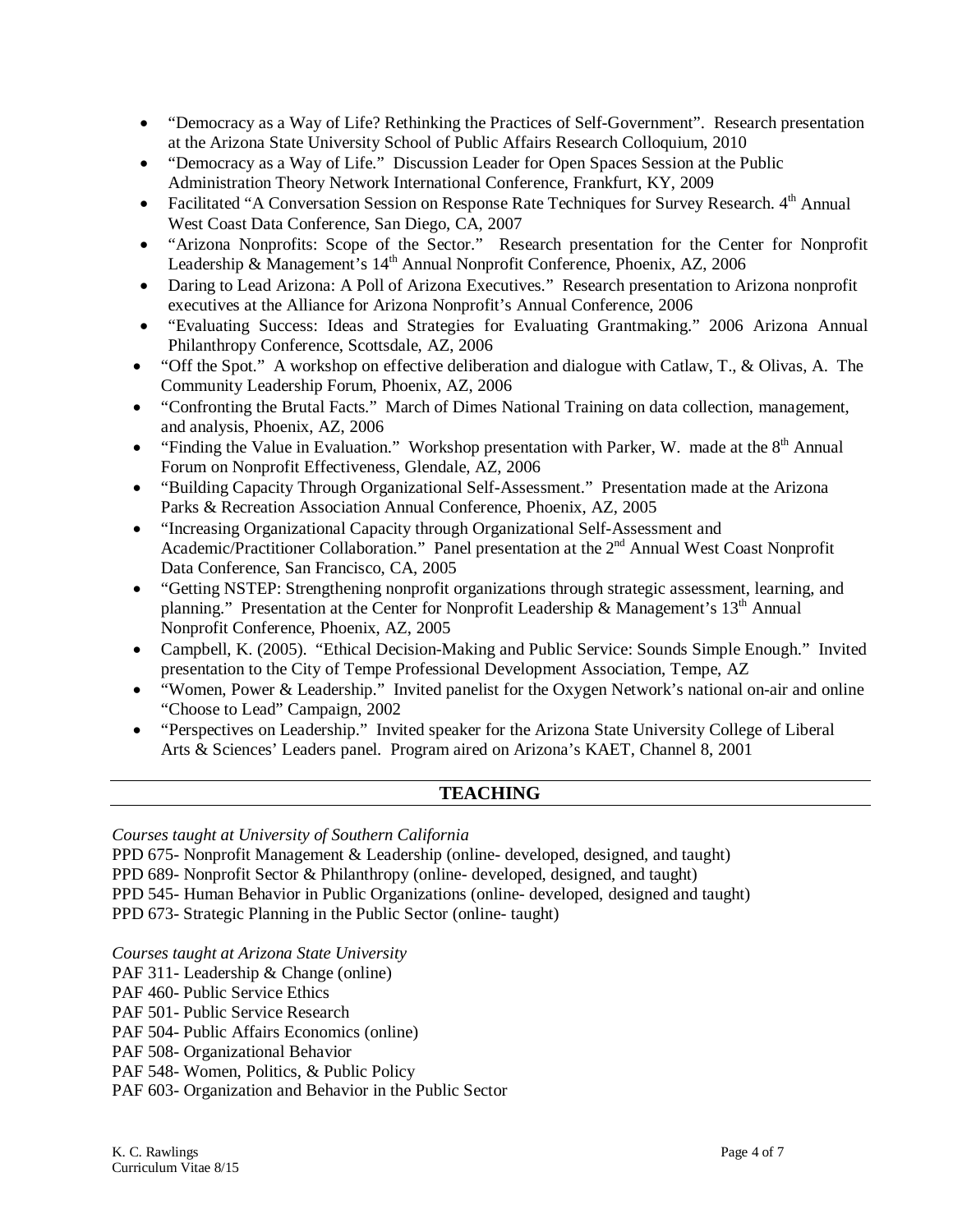NLM 160- Voluntary Action & Community Leadership REC 220- Introduction to Nonprofits

*Courses taught at Northern Arizona University (Flagstaff, AZ)* POS 641- Public Administration (Doctoral level seminar) POS 643- Organizational Theory (Doctoral level seminar)

POS 541- Public Management (online)

POS 543- Organizational Management

POS 581- Nonprofit Management

POS 250- Introduction to Public Policy

POS 224- Public Administration (online)

POS 230- Voluntary Action & Community Leadership

# **PROFESSIONAL & POLICY EXPERIENCE**

#### **Interim Director of Professional Development Education,** February 2007- July 2007

Lodestar Center for Philanthropy and Nonprofit Innovation, Arizona State University, Phoenix, AZ

• Responsible for the direction of the Center's professional development and education entity, the Nonprofit Management Institute. Involved in curriculum development, instructor relations, and the launching of the first online professional development courses. Coordinated and oversaw the 2007 March Forum on Nonprofit Effectiveness.

#### **Academic Associate for Research & Special Projects,** January 2005- February 2007

Lodestar Center for Philanthropy and Nonprofit Innovation, Arizona State University, Phoenix, AZ

• Planned, designed, reviewed, and conducted research projects on a variety of topics related to nonprofit management, leadership, and organizational effectiveness. Involved in the creation of the Bachelors and Masters degree programs in nonprofit studies. Participated in curriculum development and taught courses as a Faculty Associate for the School of Community Resources and Development. Designed and conducted evaluation work, including coordinating and facilitating the overall evaluation of the Center.

#### **Public Policy Advocate,** January 2000- August 2001

Arizona Coalition Against Domestic Violence, Phoenix, AZ

• Responsible for analyzing public policy and the development and statewide implementation of the Arizona Courtwatch program. Developed and convened the Arizona Domestic Violence Related Fatality Review Team, an innovative partnership that brought together multiple stakeholders representing public, private, and community-based organizations. Drafted program policies and procedures and developed training materials, brochures, and public information campaigns. Recruited, trained and coordinated over 100 volunteers. Provided technical assistance, information, and education to governmental agencies, nonprofit organizations, and community members.

#### **Prevention Education Specialist**, December 1996- September 1998

Center Against Sexual Abuse, Phoenix, AZ

Developed and presented educational programming to over  $6,0007<sup>th</sup>$ -12<sup>th</sup>-grade students in diverse settings throughout Arizona. Participated in the strategic planning of the Arizona Sexual Assault Network. Assisted with public relations promotions including writing press releases and making television appearances. Responsible for program evaluation, grant management, proposal writing, and the preparation of reports.

#### **Stand-Up & Improvisational Comedian,** 1995-2001

• Performed comedy routines at The Improv and The Comedy Store, Los Angeles, CA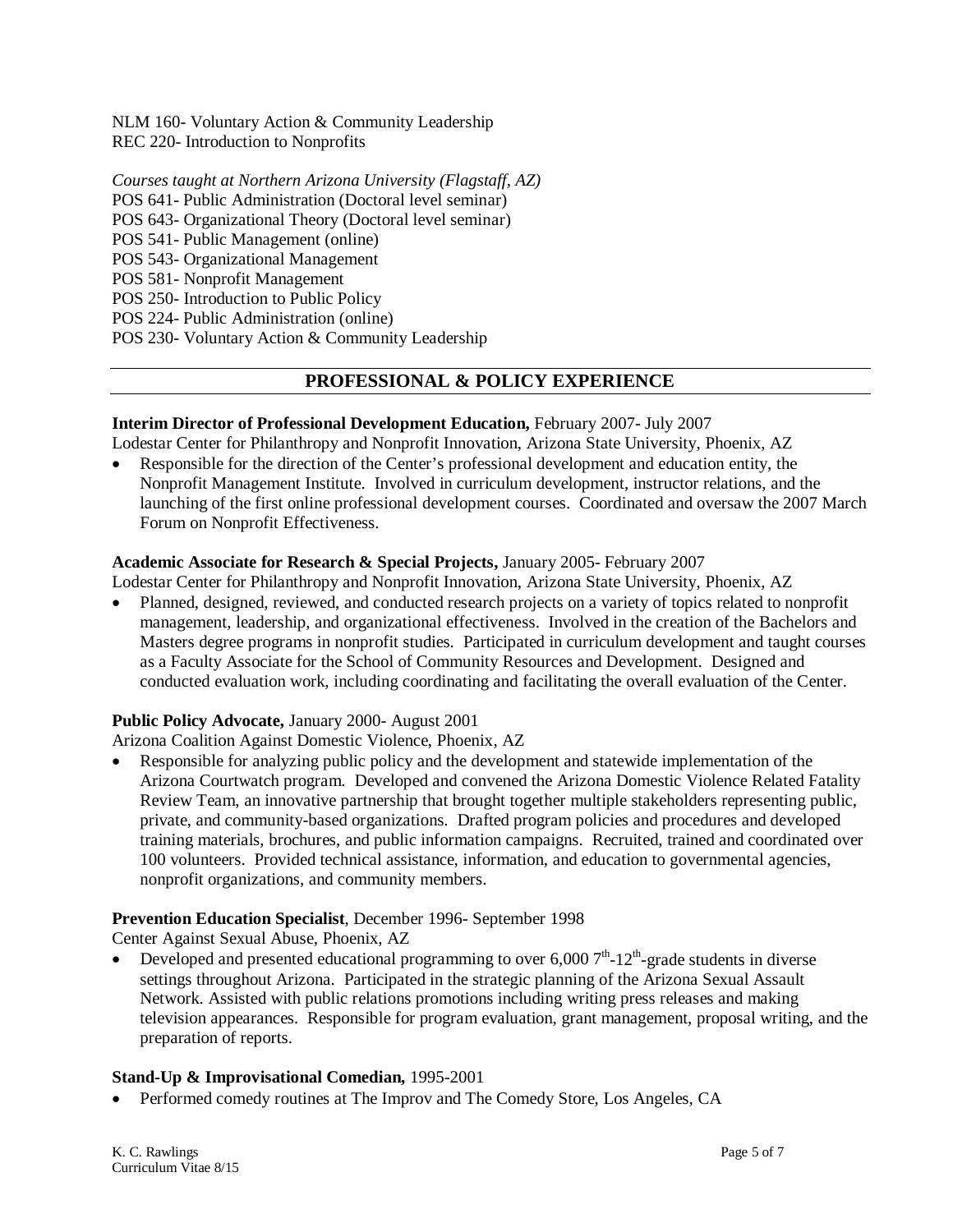• Member of Barren Mind Improv Comedy Troupe and Comedy Sportz Improvisational Troupe, Phoenix, AZ

## **AWARDS**

- 2003 Superior Service Award, Arizona Chapter of the American Society for Public Administration
- 2003 Best Doctoral Paper Award, Arizona State University (ASU) School of Public Affairs
- 2001 Arizona State University College of Liberal Arts and Sciences Leader
- 2001 MPA Outstanding Scholar and Citizen Award, ASU School of Public Affairs
- 1995 Naomi Hayward Women's Studies Service Award, ASU Women's Studies Department
- Two International Public Speaking Championships, International Forensics Association, Madrid, Spain (1995)
- $2<sup>nd</sup>$  Place in Persuasive Speaking, International Forensic Association, Athens, Greece (1996)
- Extensive national public speaking awards, including  $2^{nd}$  in the nation in Informative Speaking (1996) and  $3<sup>rd</sup>$  in the nation in Persuasive Speaking (1995)
- Ranked Top Orator in the State of Arizona, 1995, and placed  $3<sup>rd</sup>$  at the Interstate Oratory Contest, 1995

#### **LEADERSHIP & SERVICE**

#### **Professional**

- Lead Researcher/Program Manager, Alliance For Innovation/ASU/ICMA's Promoting Civic Engagement as a Leading Practice Initiative (2012-2013)
- Vice Chair, Public Administration Theory Network's Board of Directors (2011-2013)
- Reviewer, Public Administration Review (2006-present)
- Reviewer, Journal of Public Affairs Education (2009-preset)
- Reviewer, Public Administration and Management (2009-present)
- Reviewer, Administrative Theory & Praxis (2009-present)
- Program Committee, Public Administration Theory Network Conference (2009-2011)
- Conference Committee, Public Administration Theory Network Conference (2008-2011)
- Co-developed and implemented the Open Spaces Forum for the 2009 Public Administration Theory Network National Conference (2008- 2009)
- Reviewer, Academy of Management Annual Meeting (2005-2007)
- Past-President, Arizona Chapter of the American Society of Public Administration (ASPA) (2006-2007)
- President, Arizona Chapter of ASPA (2005-2006)
- President-Elect, Arizona Chapter of ASPA (2004-2005)
- Board Member and ASPA National's Section for Women in Public Administration (SWPA) (2002-2003)
- Chair of Membership Committee, ASPA Section for Women in Public Administration (SWPA) (2002-2003)
- Board member, Arizona Chapter of ASPA (2001-2004)

#### **University & Department**

- Presenter for the MPA Online Residency Program. Sol Price School of Public Policy, University of Southern California (2013-present)
- Co-lead, Real Time Technology Assessment 3 (Anticipation and Deliberation) Research, Education, and Outreach Program, Center for Nanotechnology in Society (2012-2013)